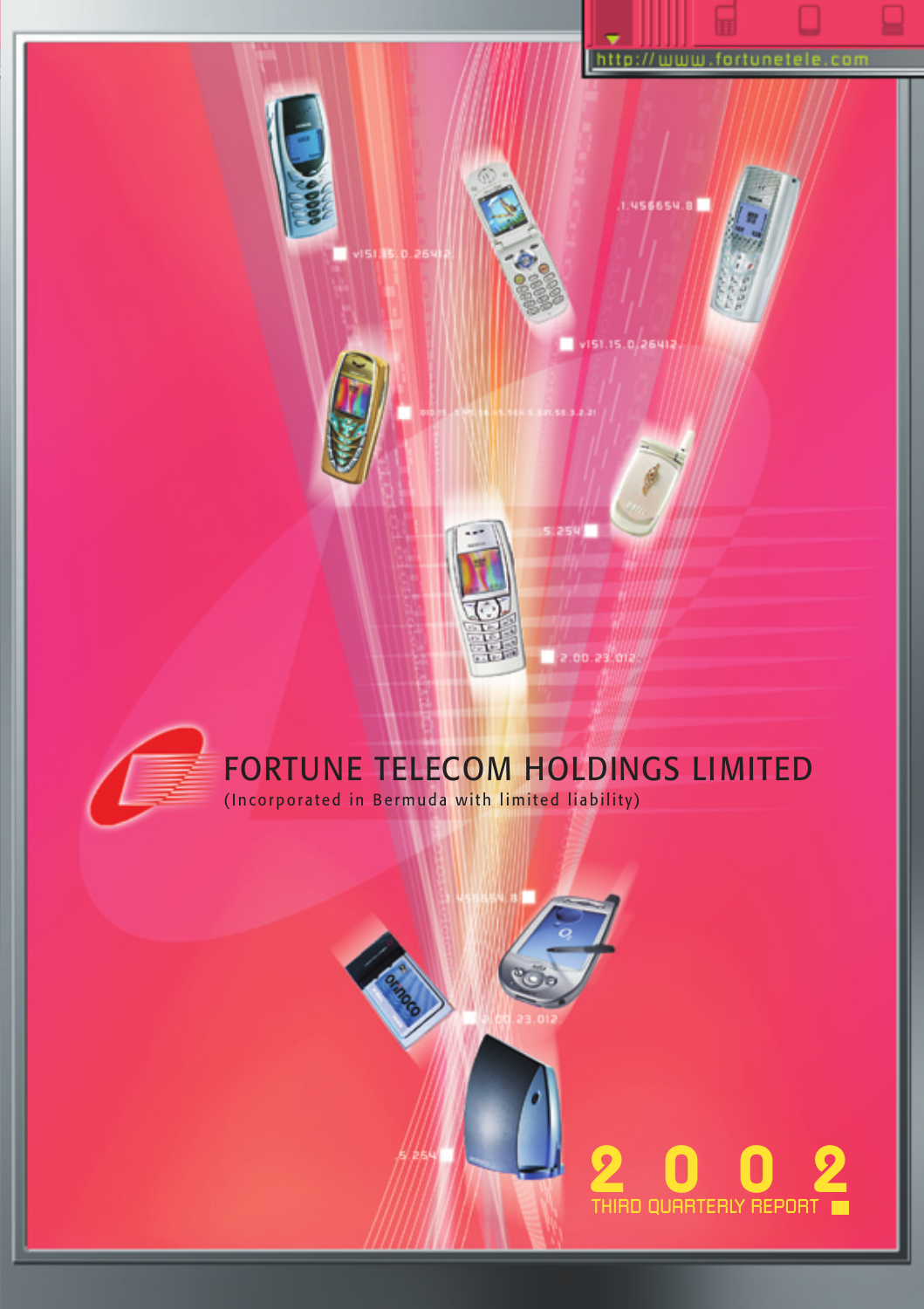# **CHARACTERISTICS OF THE GROWTH ENTERPRISE MARKET ("GEM") OF THE STOCK EXCHANGE OF HONG KONG LIMITED (THE "STOCK EXCHANGE")**

**GEM has been established as a market designed to accommodate companies to which a high investment risk may be attached. In particular, companies may list on GEM with neither a track record of profitability nor any obligation to forecast future profitability. Furthermore, there may be risks arising out of the emerging nature of companies listed on GEM and the business sector or countries in which the companies operate. Prospective investors should be aware of the potential risks of investing in such companies and should make the decision to invest only after due and careful consideration. The greater risk profile and other characteristics of GEM mean that it is a market mor e suited to professional and other sophisticated investors.**

**Given the emerging nature of companies listed on GEM, there is a risk that securities traded on GEM may be more susceptible to high market volatility than securities traded on the Main Board and no assurance is given that there will be a liquid market in the securities traded on GEM.**

**The principal means of information dissemination on GEM is publication on the internet website operated by the Stock Exchange. Listed companies ar e not generally required to issue paid announcements in gazetted newspapers. Accordingly, prospective investors should note that they need to have access to the GEM website in order to obtain up-to-date infor mation on GEM-listed issuers.**

*The Stock Exchange takes no responsibility for the contents of this document, makes no representation as to its accuracy or completeness and expressly disclaims any liability whatsoever for any loss howsoever arising from or in reliance upon the whole or any part of the contents of this document.*

*This document, for which the directors (the "Directors") of Fortune Telecom Holdings Limited collectively and individually accept full responsibility, includes particulars given in compliance with The Rules Governing the Listing of Securities on the Growth Enterprise Market of The Stock Exchange of Hong Kong Limited ("GEM Listing Rules") for the purpose of giving information with regard to Fortune Telecom Holdings Limited. The Directors, having made all reasonable enquiries, confirm that, to the best of their knowledge and belief: (1) the information contained in this document is accurate and complete in all material respects and not misleading; (2) there are no other matters the omission of which would make any statement in this document misleading; and (3) all opinions expressed in this document have been arrived at after due and careful consideration and are founded on bases and assumptions that are fair and reasonable.*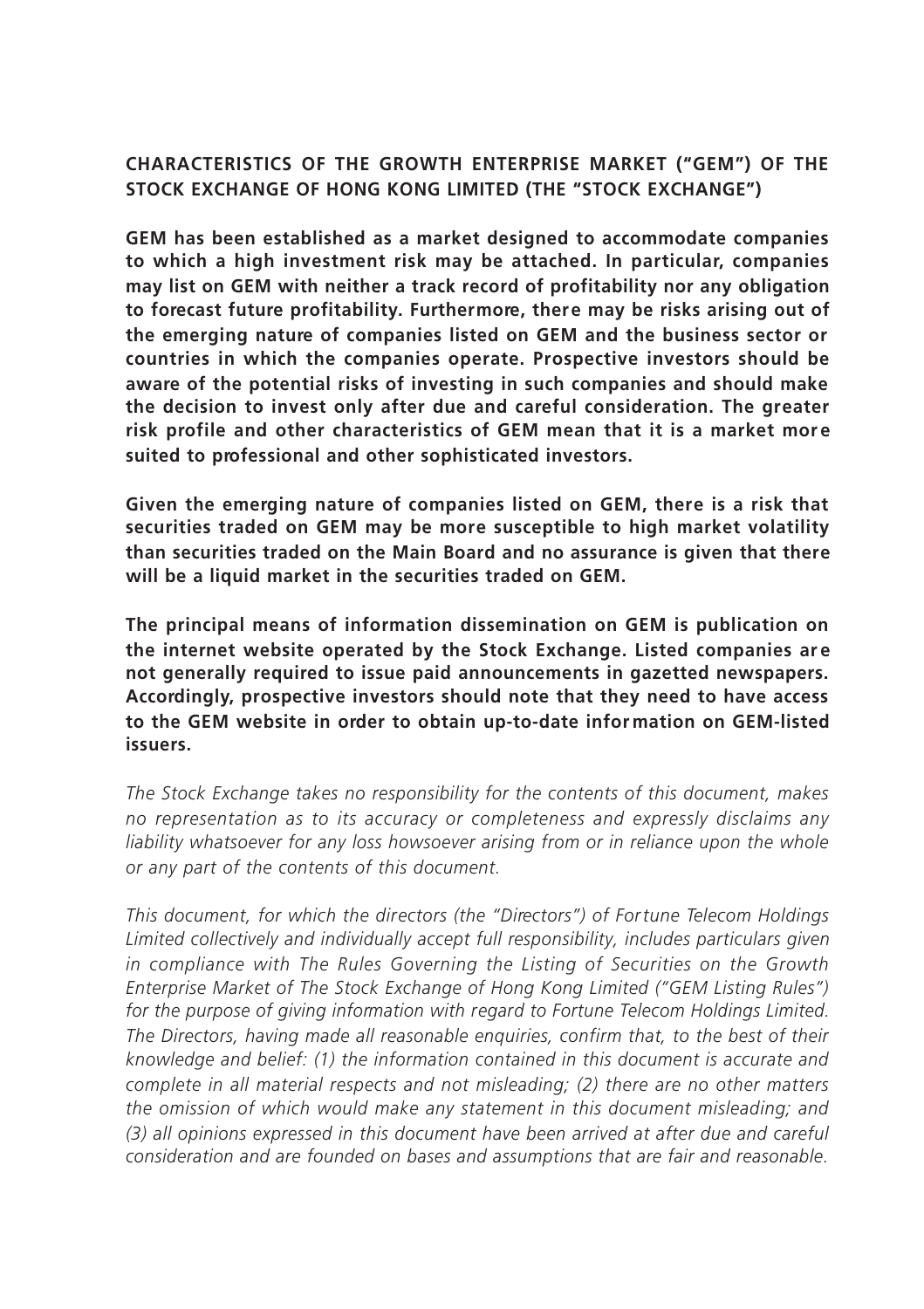

## **HIGHLIGHTS**

- Turnover for the nine months ended 31st December, 2002 was approximately HK\$2,271 million, representing a decrease of approximately 4% as compared with the corresponding period in the previous year. The decrease is mainly attributable to the lowering of selling price of handsets over the period.
- Unaudited profit from operations for the nine months ended 31st December, 2002 was approximately HK\$70 million, representing an increase of approximately 62% as compared with the corresponding period in the previous year. The increase is mainly attributable to improved gross profit margin to 4.8% from 2.8% for the same period last year.
- The earnings per share was 13.5 cents for the nine months period.

## **SIGNIFICANT QUARTERLY EVENTS**

- Joint promotional activities with China Mobile Communications Corporation ("China Mobile") to market Nokia's handset model 8250 and 3610 in various cities of Guangdong Province including Dongguan, Guangzhou and Shenzhen
- Carried out promotional activities in Shanghai jointly with Shanghai Mobile Communications Co. Ltd. for Nokia new colour display GPRS handset model 7210 in December 2002
- Established marketing network in Urumqi, Shijiazhuang and Taiyuan to explore new sales channels
- Obtained distribution rights for Kejian's handset model K320
- Appointment of Synergy Pacific (Holding) Limited ("Synergy") as the "Official Infrastructure Provider of Wireless Network" in the ITU Telecom Asia 2002 Conference held in Hong Kong
- During the quarter, Synergy has launched O<sub>2</sub> Plus and Palm Tungsten T PDA in Hong Kong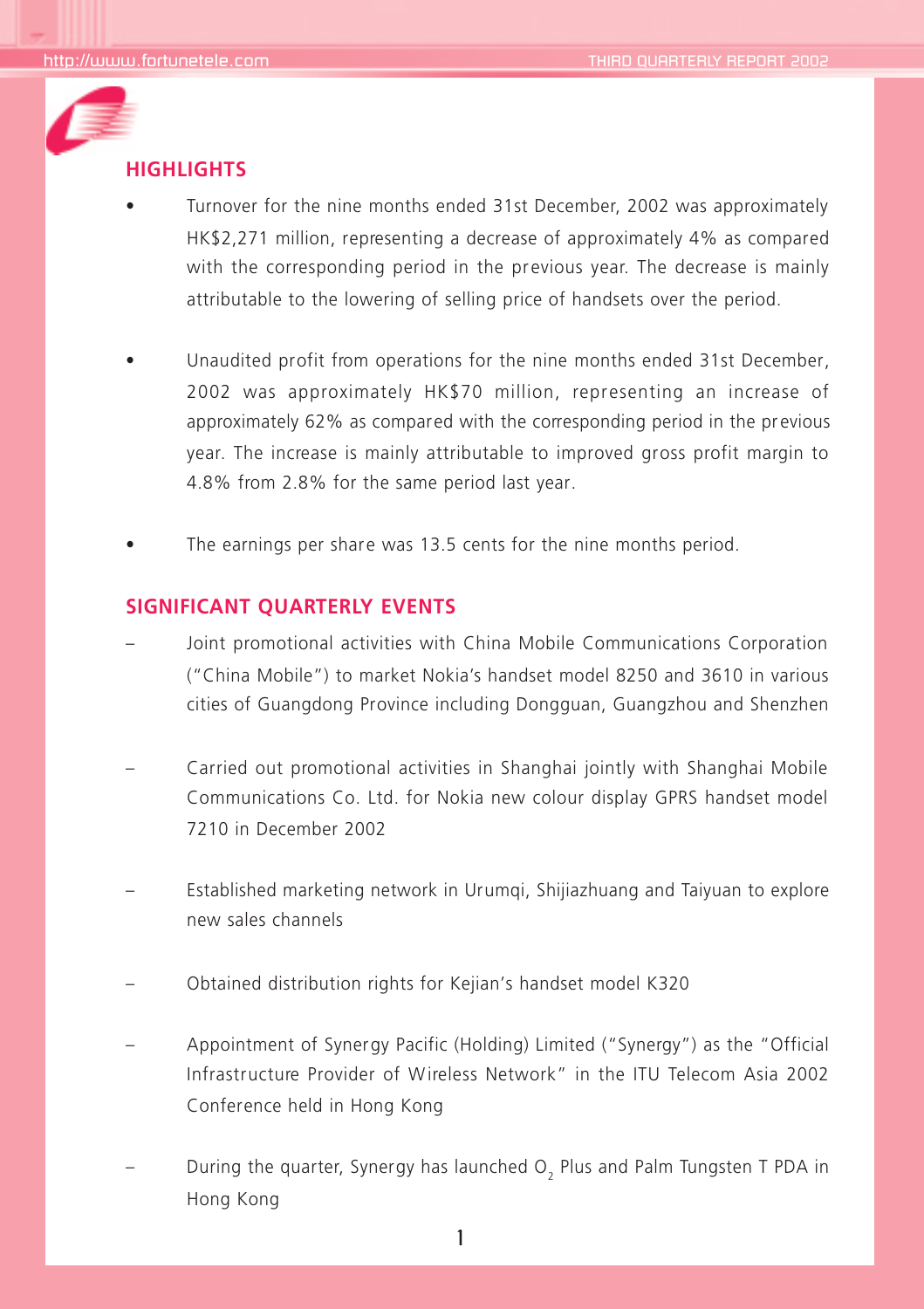

# **UNAUDITED CONSOLIDATED RESULTS**

The board of directors (the "Board") of Fortune Telecom Holdings Limited (the "Company") is pleased to announce the unaudited consolidated results of the Company and its subsidiaries (collectively, the "Group") for the three months and nine months ended 31st December, 2002 together with the unaudited comparative figures for the corresponding periods in 2001 as follows:

|                                                                                                                                                                                            |                     | Three months ended                             | Nine months ended                                   |                                                        |                                                       |
|--------------------------------------------------------------------------------------------------------------------------------------------------------------------------------------------|---------------------|------------------------------------------------|-----------------------------------------------------|--------------------------------------------------------|-------------------------------------------------------|
|                                                                                                                                                                                            |                     |                                                | 31st December,                                      | 31st December.                                         |                                                       |
|                                                                                                                                                                                            |                     | 2002                                           | 2001                                                | 2002                                                   | 2001                                                  |
|                                                                                                                                                                                            | Notes               | <b>HK\$'000</b>                                | HK\$'000                                            | <b>HK\$'000</b>                                        | HK\$'000                                              |
| Turnover<br>Cost of sales                                                                                                                                                                  | $\overline{2}$      | 587,570<br>(565, 452)                          | 747,560<br>(725, 578)                               | 2,271,114<br>(2, 162, 651)                             | 2,364,408<br>(2, 297, 217)                            |
| Gross profit<br>Other revenue<br>Distribution costs<br>Administrative expenses<br>Other operating expenses                                                                                 |                     | 22,118<br>3,535<br>(4,625)<br>(4,608)<br>(772) | 21,982<br>2,577<br>(3, 764)<br>(6, 531)<br>(1, 232) | 108,463<br>5,623<br>(17, 418)<br>(19, 121)<br>(7, 947) | 67,191<br>7,161<br>(11, 494)<br>(17, 856)<br>(1, 973) |
| Profit from operations<br>Finance costs<br>Deficit on revaluation of an<br>investment property<br>Unrealised holding gain (loss) on<br>other investments<br>Share of results of associates | $\overline{4}$<br>8 | 15,648<br>(6, 735)<br>1,491                    | 13,032<br>(3, 303)<br>(3,044)<br>(29)               | 69,600<br>(14, 962)<br>(1, 250)<br>683<br>(38)         | 43,029<br>(9, 745)<br>(7, 795)<br>(130)               |
| Profit before taxation<br>Taxation                                                                                                                                                         | 5                   | 10,404<br>(3,707)                              | 6,656<br>(4, 212)                                   | 54,033<br>(13, 302)                                    | 25,359<br>(2,080)                                     |
| Profit before minority interests<br>Minority interests                                                                                                                                     |                     | 6,697<br>(366)                                 | 2,444<br>(331)                                      | 40,731<br>(25)                                         | 23,279<br>(994)                                       |
| Profit for the period                                                                                                                                                                      |                     | 6,331                                          | 2,113                                               | 40,706                                                 | 22,285                                                |
| Dividends paid during the period 6                                                                                                                                                         |                     |                                                |                                                     | 15,105                                                 | 3,021                                                 |
| Earnings per share - Basic                                                                                                                                                                 | $\overline{7}$      | 2.1 cents                                      | $0.7$ cent                                          | <b>13.5 cents</b>                                      | 7.4 cents                                             |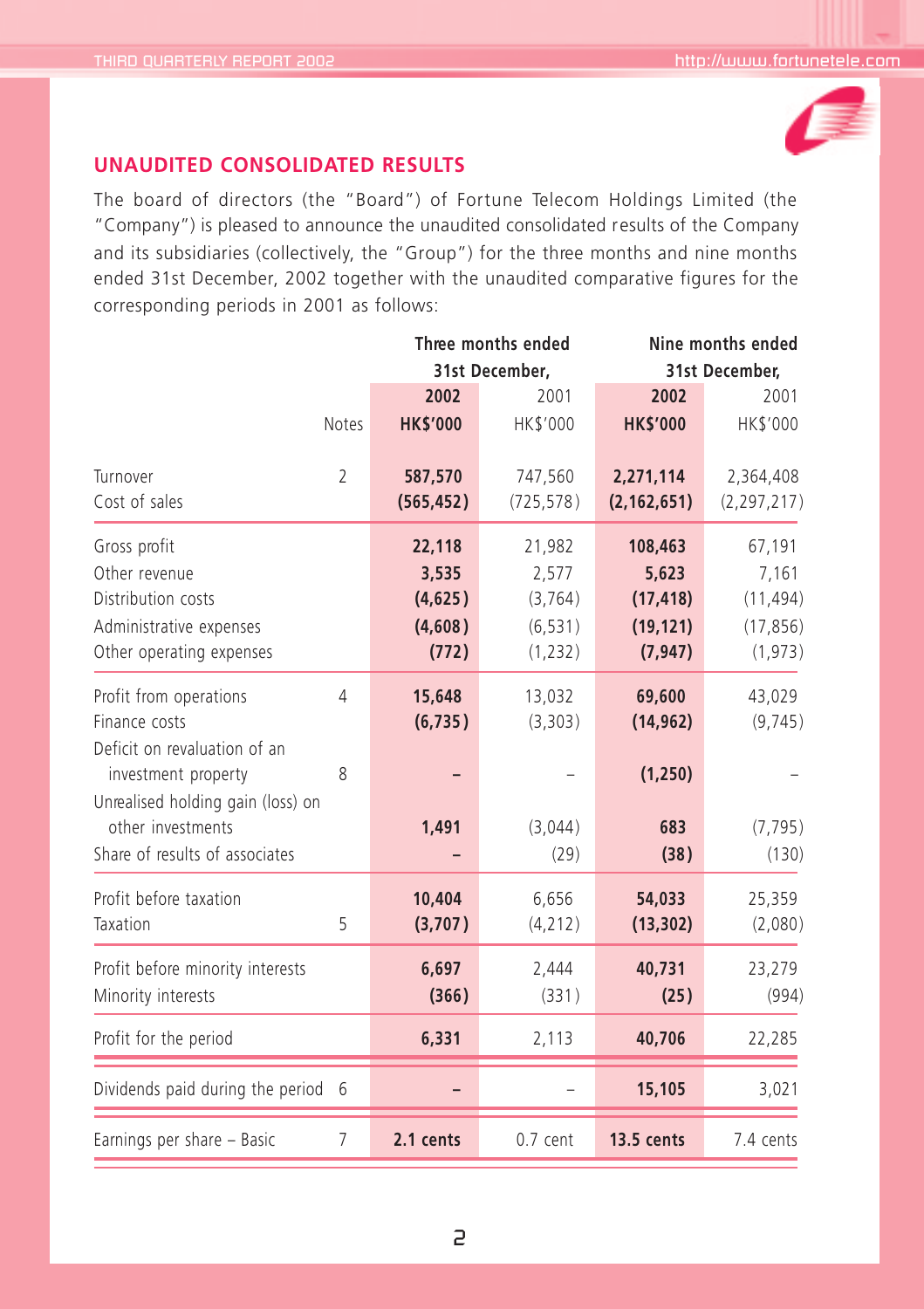

### **1. Basis of preparation and accounting policies**

The Company was incorporated in Bermuda as an exempted company with limited liability on 22nd October, 1999. The Company is an investment holding company. The principal activities of the subsidiaries are the distribution and trading of mobile phones and related accessories and the development of marketing and after-sales service network.

All significant inter-company transactions and balances within the Group are eliminated on consolidation.

The accounting policies and methods of computation used in the preparation of the consolidated financial statements are consistent with those used in the annual audited consolidated financial statements for the year ended 31st March, 2002.

Certain comparatives figures of the unaudited consolidated results for the three months and nine months ended 31st December, 2001 have been reclassified to conform with current year presentation.

#### **2. Turnover**

Turnover represents the net amounts received and receivable for goods sold by the Group to outside customers during the period. Substantially all of the Group's turnover was derived from the distribution and trading of mobile phones in the People's Republic of China ("PRC").

#### **3. Segment information**

For the nine months ended 31st December, 2002 and 31st December, 2001, substantially all of the Group's turnover and contribution to operating profit were attributable to the activity of mobile phone distribution located in the PRC.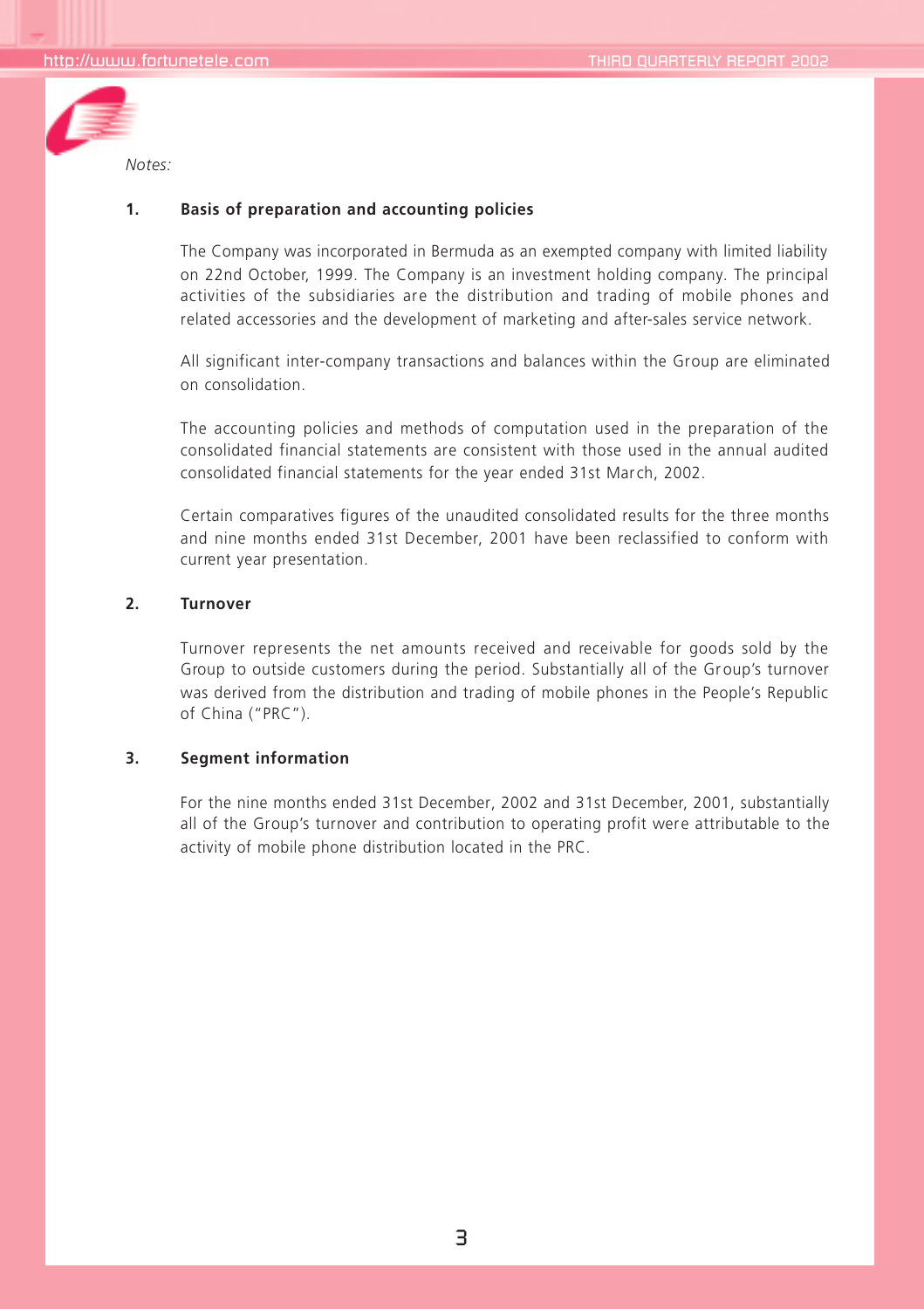

#### **4. Profit from operations**

The Group's profit from operations is arrived at after charging:

|                               | Three months ended<br>31st December. |          | Nine months ended<br>31st December, |          |
|-------------------------------|--------------------------------------|----------|-------------------------------------|----------|
|                               |                                      |          |                                     |          |
|                               | 2002                                 | 2001     | 2002                                | 2001     |
|                               | <b>HK\$'000</b>                      | HK\$'000 | <b>HK\$'000</b>                     | HK\$'000 |
| Amortisation of goodwill      | 159                                  | 372      | 479                                 | 413      |
| Depreciation and amortisation | 246                                  | 829      | 831                                 | 1,860    |
| And after crediting:          |                                      |          |                                     |          |
| Interest Income               | 898                                  | 1,952    | 2,512                               | 6,325    |

#### **5. Taxation**

|                                                                                                                     | Three months ended<br>31st December, |                | Nine months ended<br>31st December, |                   |
|---------------------------------------------------------------------------------------------------------------------|--------------------------------------|----------------|-------------------------------------|-------------------|
|                                                                                                                     | 2002                                 | 2001           | 2002                                | 2001              |
|                                                                                                                     | <b>HK\$'000</b>                      | HK\$'000       | <b>HK\$'000</b>                     | HK\$'000          |
| The credit (charge) comprises:<br>Hong Kong Profits Tax calculated<br>at 16% of the estimated<br>assessable profits |                                      |                |                                     |                   |
| Current period<br>Overprovision in prior years                                                                      | 11                                   | (340)<br>1,705 | (19)                                | (340)<br>1,705    |
| PRC income tax:<br>Current period<br>Overprovision in prior year<br>Share of taxation of associates:                | (3,718)                              | (6,424)<br>500 | (13, 283)                           | (8, 145)<br>4,700 |
| Hong Kong                                                                                                           |                                      | 347            |                                     |                   |
|                                                                                                                     | (3,707)                              | (4,212)        | (13, 302)                           | (2,080)           |

PRC income tax represents taxation charges on the assessable profits of the Company's wholly owned subsidiary Fortune (Shanghai) International Trading Co., Ltd. ("Fortune Shanghai") established in the PRC at a rate of 15% for the nine months ending 31st December, 2002. (2001: 15%). Pursuant to the Income Tax Law of the PRC, Fortune Shanghai is subject to PRC income tax at a rate of 33%. However, Fortune Shanghai is entitled to a preferential PRC income tax rate of 15% which is granted to companies established in the Shanghai Waigaoqiao Free Trade Zone.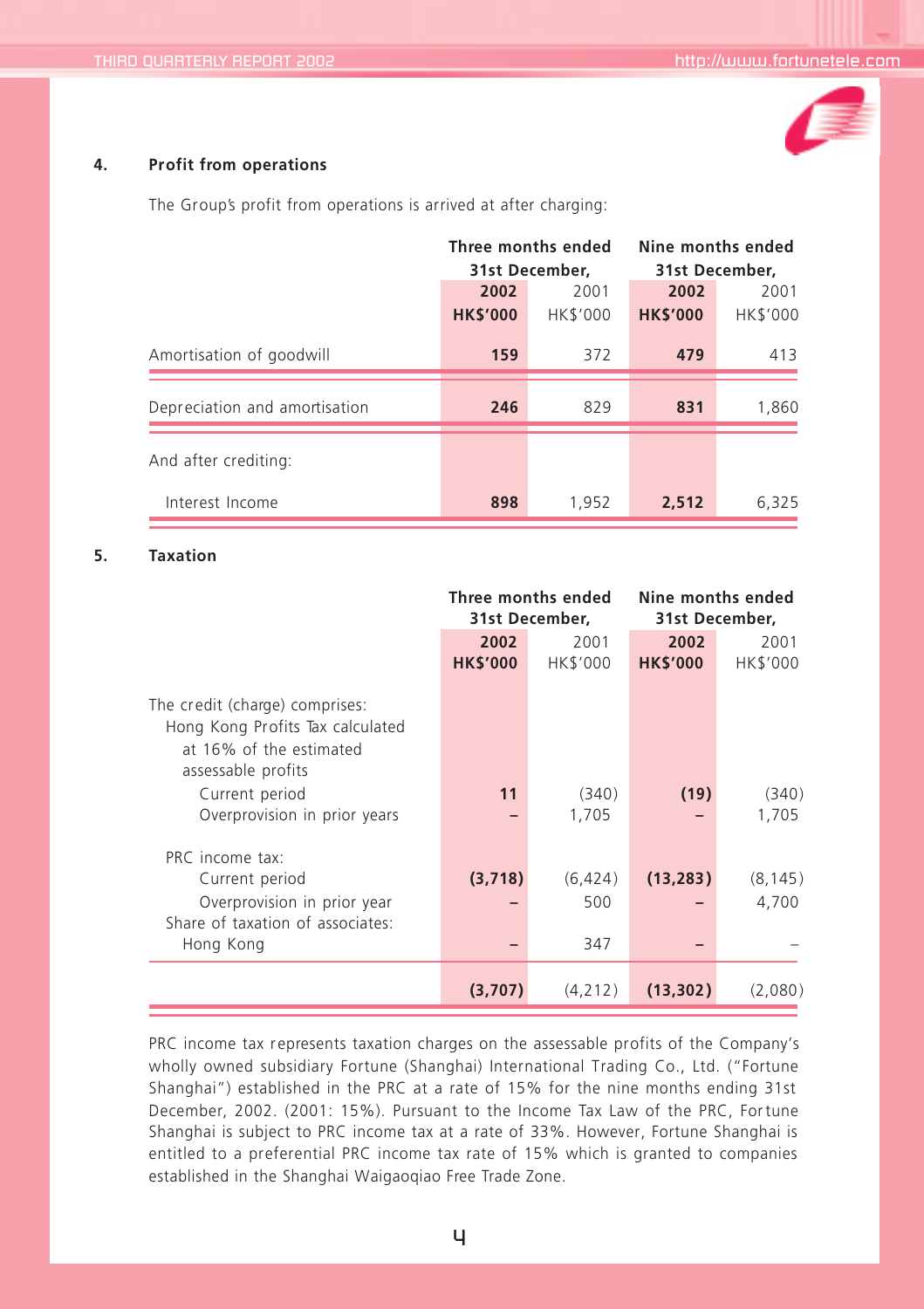

### **6. Dividends paid**

|                                                                           | Three months ended<br>31st December. |                 | Nine months ended<br>31st December. |                 |
|---------------------------------------------------------------------------|--------------------------------------|-----------------|-------------------------------------|-----------------|
|                                                                           | 2002                                 | 2001            | 2002                                | 2001            |
|                                                                           | <b>HK\$'000</b>                      | <b>HK\$'000</b> | <b>HK\$'000</b>                     | <b>HK\$'000</b> |
| 2002 final dividend of HK 5 cents<br>per share (2001: 2001 final dividend |                                      |                 |                                     |                 |
| of HK 1 cent per share)                                                   |                                      |                 | 15,105                              | 3.021           |

#### **7. Earnings per share**

The calculation of the basic earnings per share is based on the profit for the three months and nine months ending 31st December, 2002 of HK\$6,331,000 and HK\$40,706,000 respectively (2001: HK\$2,113,000 and HK\$22,285,000 respectively) and on the weighted average number of 302,100,000 shares (2001: 302,100,000 shares and 301,166,667 shares for the three months and nine months period respectively) in issue during the period.

#### **8. Deficit on revaluation of an investment proper ty**

The investment property is held under a long term lease in Hong Kong. It was revalued at 31st October, 2002 by Midland Surveyors Limited, an independent property valuer, on an open market existing use basis.

This revaluation resulted in a revaluation deficit of HK\$1,250,000 (2001: nil) which has been charged to the income statement for the nine months ended 31st December, 2002.

#### **9. Transfer to reserves**

During the period, the following reserve movements were booked:

|                                                                                                                                                 | Three months ended<br>31st December. |                 | Nine months ended<br>31st December. |                 |
|-------------------------------------------------------------------------------------------------------------------------------------------------|--------------------------------------|-----------------|-------------------------------------|-----------------|
|                                                                                                                                                 | 2002                                 | 2001            | 2002                                | 2001            |
|                                                                                                                                                 | <b>HK\$'000</b>                      | <b>HK\$'000</b> | <b>HK\$'000</b>                     | <b>HK\$'000</b> |
| Transfer to translation reserve due<br>to exchange differences arising<br>on translation of the financial<br>statements of operation in the PRC | 1                                    |                 | 53                                  |                 |
| Transfer to the PRC statutory reserve<br>from income statement                                                                                  |                                      |                 | 7.211                               | 1,280           |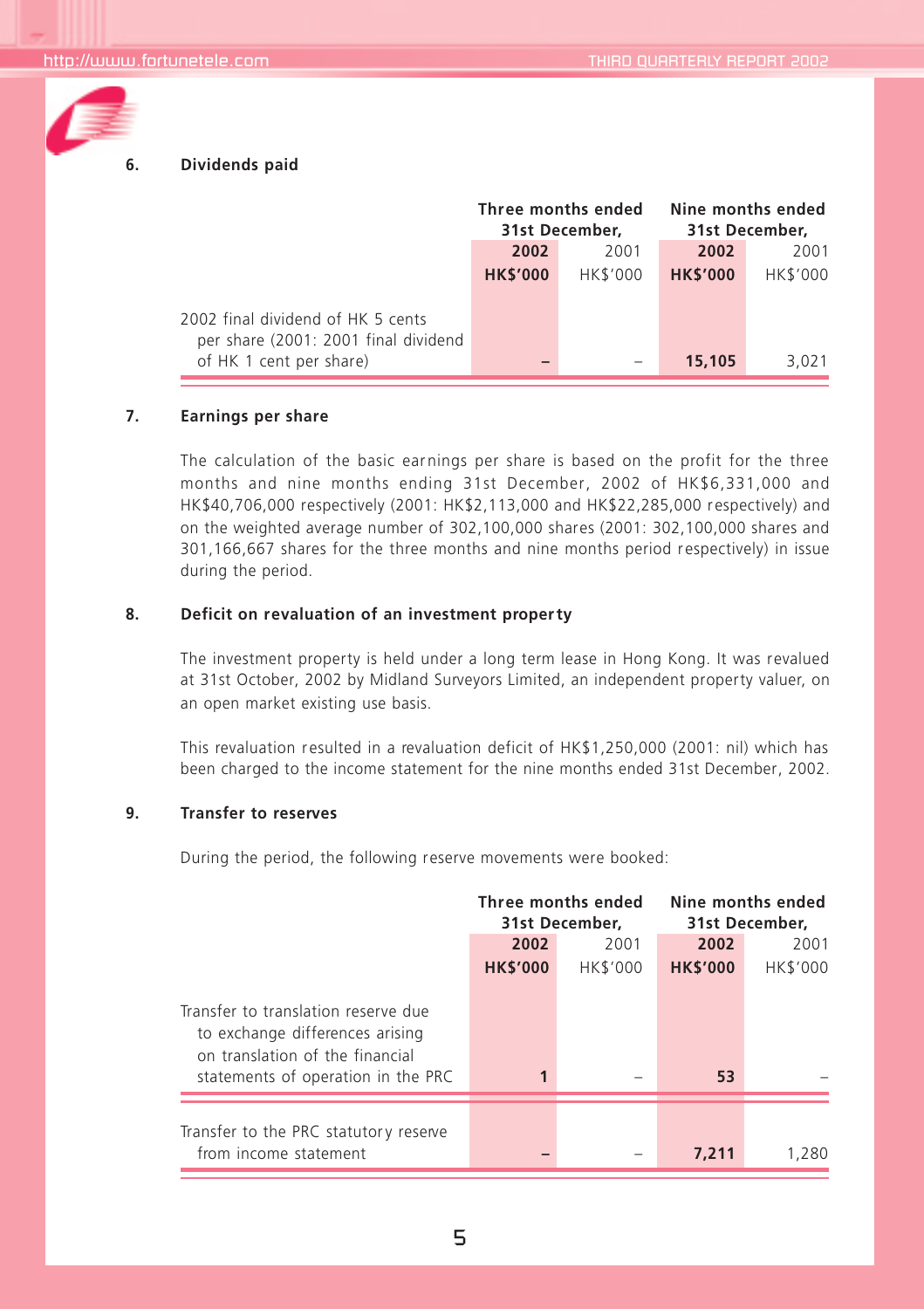

### **INTERIM DIVIDEND**

The Board does not propose the payment of an interim dividend for the nine months ended 31st December, 2002 (2001: Nil).

### **REVIEW AND OUTLOOK**

### **FINANCIAL REVIEW**

Sale of mobile phones, consists mainly of Nokia 8250 and 3610, during the third quarter amounted to approximately 435,000 units, decreased slightly when compared to 442,000 units for the same period last year. However, the tur nover of the Group decreased by 21% to approximately HK\$588 million for the three months ended 31st December, 2002 when compared to the corresponding period in 2001. The decrease was attributed to the maturity of Nokia 8250's product life cycle, with the decline in both the average cost and selling price (retail price at RMB1,650) compared to 2001 third quarter (retail price at RMB2,100). Nevertheless, the Group's profit margin improved significantly during the period under r eview. The Group is also distributing the new Nokia 3610 at RMB1,450 targeting at the mid-low price segment of consumer. Due to improved margin and rebates from our suppliers, gross profit margin has improved to 3.8% for the third quarter and 4.8% for the nine months period. For the nine months ended 31st December, 2002, the number of handsets sold in the PRC is approximately 1,563,000 units and the consolidated tur nover is approximately HK\$2,271 million. The gross profit for the nine months period has increased significantly by 61% to approximately HK\$108 million. The Group's operating profit for the nine months period was increased by 62% to approximately HK\$70 million. The net profit for the nine months ended 31st December, 2002 has increased significantly by 83% to approximately HK\$41 million.

As at 31st December, 2002, the Group's aggregate bank borrowings amounted to approximately HK\$567 million, of which approximately HK\$144 million were noncurrent liabilities. The balance of appr oximately HK\$423 million, of which approximately HK\$396 million is denominated in Renminbi, consists mainly of short term revolving working capital loans. This arrangement provides flexibility for the Group in response to the changing monthly trading volume. The interest rate for all the loans are fixed on either monthly, quar terly or semi-annual basis. The gearing ratio of the Group,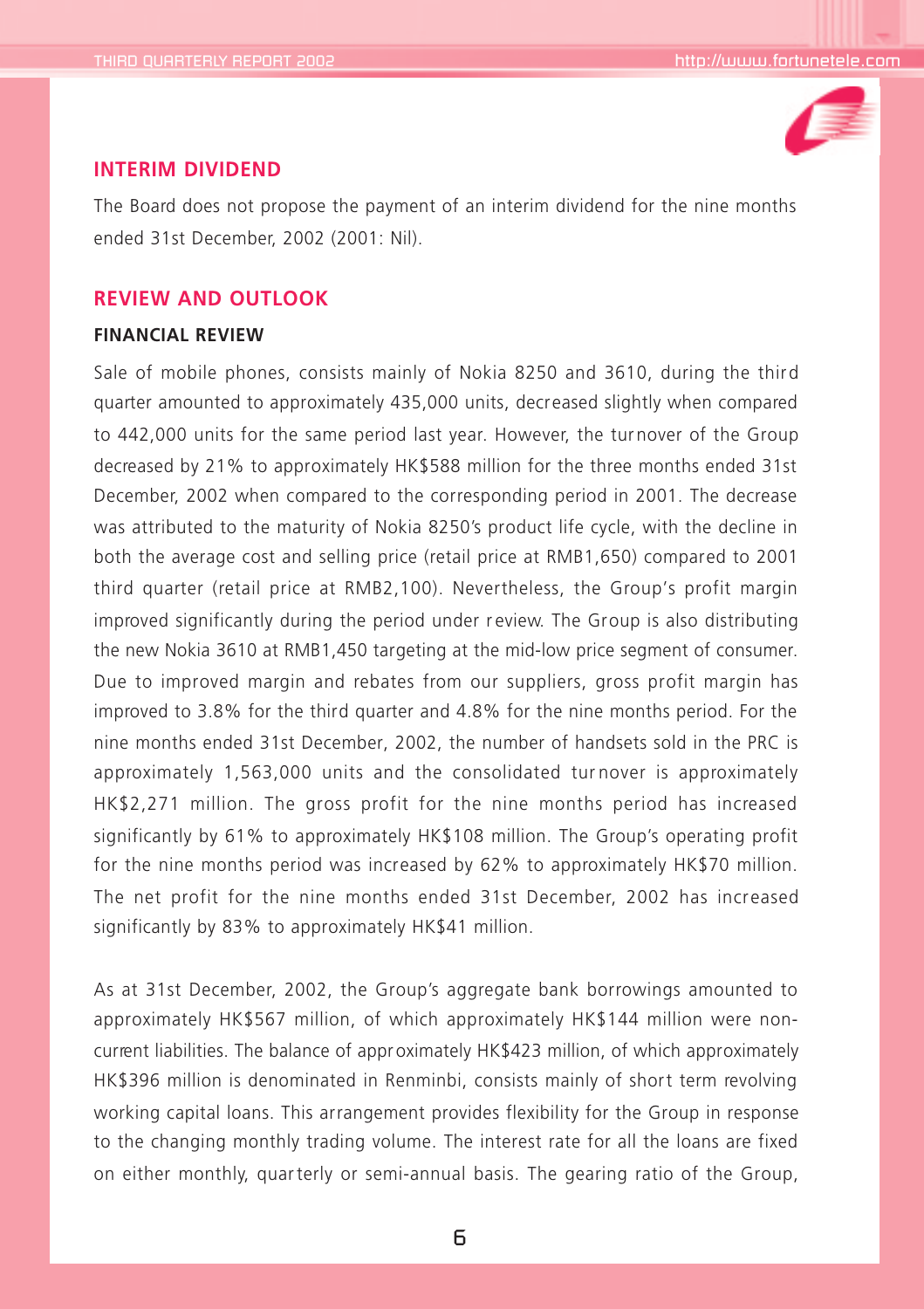

calculated as non-current liabilities to shareholders fund was approximately 50%. The increase in bank borrowings from approximately HK\$242 million as at 31st March, 2002 to approximately HK\$567 million is largely attributable to the increase in working capital requirement and the draw down of HK\$160 million syndicated loan during the period. As at 31st December, 2002 total bank deposits and cash balances amounted to approximately HK\$351 million.

During the period, there is no material change in the Group's funding and treasury policy. As over 90% of the Group's sales and purchases are denominated in Renminbi and the exchange rate of Renminbi and Hong Kong dollar is stable, the risk of currency exposure is considered minimal.

The amount of inventory as at 31st December, 2002 was approximately HK\$466 million, which represents approximately 58 days stock turnover, as compare to 42 days stock turnover based on the inventory level of approximately HK\$373 million as at 30th September, 2002. The increase is mainly due to the necessity to replenish stock to meet the demand for the 2003 New Year's Day as well as the Chinese New Year long holidays in the PRC. The inventory held are of current models of mobile phones therefore no provision for obsolescence is necessary. Most of the inventory is expected to be sold before the Chinese New Year long holidays. The amount of trade receivables as at 31st December, 2002 was approximately HK\$82 million, which represents approximately 10 days debtors' turnover period.

The Board believes that the Group will continue to have sufficient financial resources to fund its operation. The Board is also confident that it has the necessary management calibre and appropriate corporate and marketing strategies in place to add value to shareholders.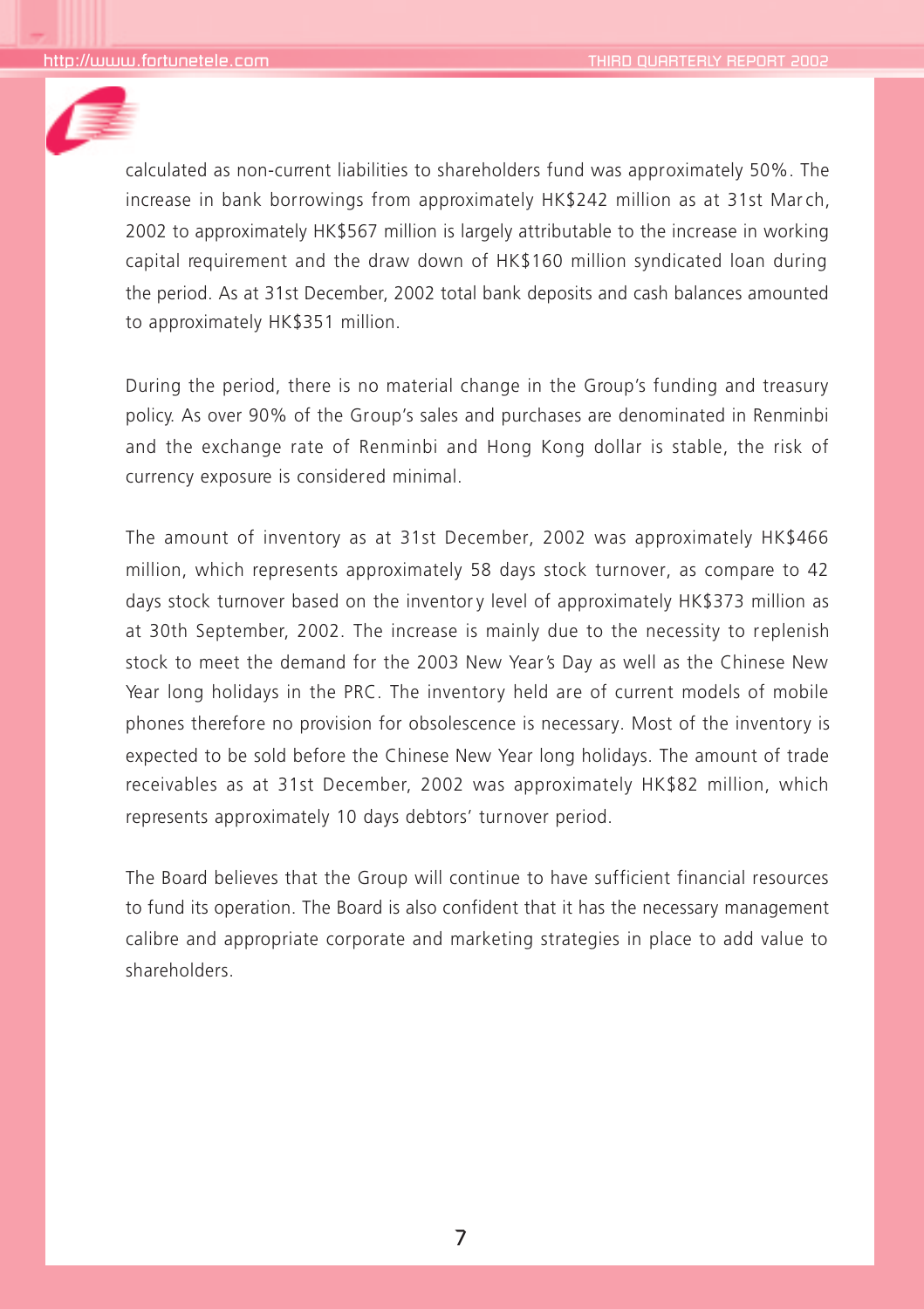

### **OPERATIONAL AND INDUSTRIAL REVIEW**

### *China's Mobile Service Networks*

In October 2002, China Mobile has launched its Multimedia Messaging Service ("MMS") for its General Pocket Radio Service ("GPRS") subscribers. MMS is well received by the PRC handset users with 560,000 usages during the first two months of its launch. The affordability of utilising MMS, less than RMB1 each, has attracted short message service users to try out the new service. With the increasing supply of colour display 2.5G handsets, it is predicted that MMS will become popular and keen competition will arise between Global System for Mobile Communication ("GSM") and Code Division Multiple Access ("CDMA") networks for mature 2.5G mobile service subscribers.

China United Telecommunications Corporation ("China Unicom"), PRC's second largest mobile phone service carrier, has achieved its target of seven million subscribers for its CDMA network by the end of year 2002. In 2003, China Unicom plans to launch CDMA 1x standard (2.5G) and add capacity for an extra 15 million users. The new standard was launched in Shanghai during the Chinese New Year, and planned to expand to other cities during the first quarter of year 2003. CDMA subscribers would then be able to send multi-media email and pictures through their handsets.

Xiaolingtong or "Small Smart" of China Telecom Corporation ("China Telecom") is an alternative mobile service known as a "Wireless Local Loop" offering limited mobility within a local area. It is estimated that China Telecom has about 12 million Xialingtong users, which is expected to double by the end of year 2003. Traffic are same as those of regular fixed line services which is substantially lower than those of fered by the mobile network. The Ministry of Information Industry ("MII") considers this as an extension of fixed-line services and the service has already been launched in more than 300 cities. The management believes that the Xiaolingtong service will become a new market opportunity for handsets in addition to GSM and CDMA. The Group is actively pursuing the opportunity in distributing Xiaolingtong handsets in addition to the existing GSM and CDMA handsets.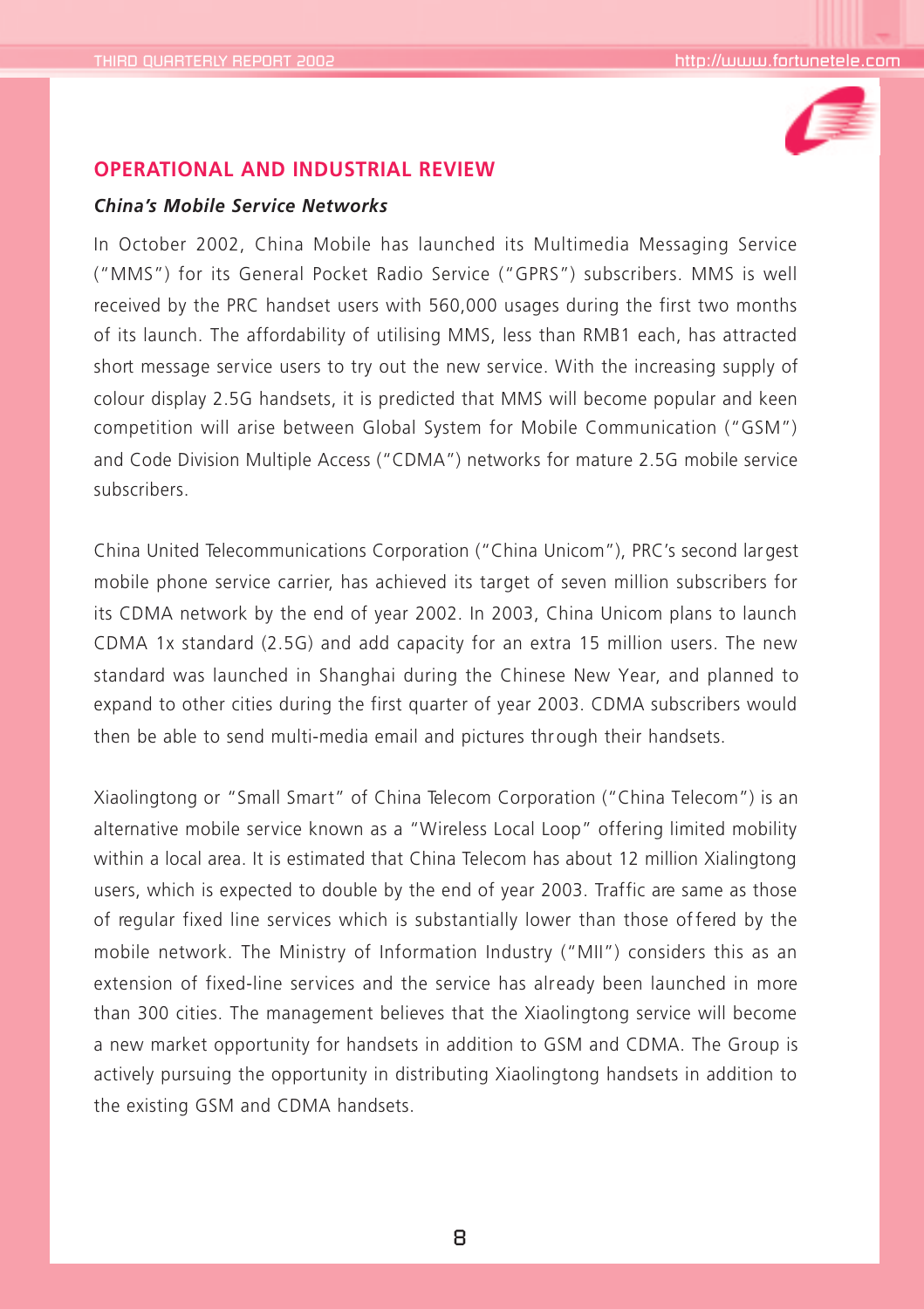

## *China Handset Market*

#### *Market Size*

China has become the world's largest handset market in year 2001 and the growth momentum continued in year 2002. According to statistics from MII, in December 2002, the number of mobile service subscribers, both GSM and CDMA, increased by 60 million (as compare to approximately 190 million new addition worldwide) and the accumulated mobile service subscribers reached 206 million (as compare to 1.1 billion worldwide). In year 2002, there are approximately 110 million handsets produced in the PRC by 36 licensed manufacturers for both local sales and export.

Regarding the handset market size, approximately 36 million new subscribers have purchased new phones together with subscription. The balance of approximately 42 million handsets was replacement sales. The management is of the view that the total handset market size for year 2002 was approximately 78 million sets (as compare to 395 million sets worldwide), representing a market size of approximately RMB133 billion (based on the average retail price of RMB1,700 per unit) for year 2002. According to the management's estimates, the average channel mar gin from manufacturer's ex-factory price to final retail price ranges between 10% to 20% depending on the product cycle and pricing strategy of different brands and models.

The mobile service subscription growth for year 2003 is expected to be slightly slower and is forecasted at 52 million. Based on the Group's estimation, approximately 30 million new subscribers will purchase new handsets and the replacement market is predicted to be between 60 to 65 million sets for year 2003. It is envisaged that an aggregate handset market size of 90 to 95 million sets for year 2003 (as compared to the industry's estimate of 430 million sets worldwide).

### *Handset Suppliers*

In year 2001, the number of handset suppliers in the PRC market was more than 20 and total number of handset models selling in the market and retail outlets was around 150 of which all were GSM handsets. The top ten brands capturing 90% of the handset market in the PRC and consists of Motorola, Nokia, Siemens, Samsung, Ericsson, Kejian, Bird, Philips, Alcatel and TCL. To date, the number of handset brands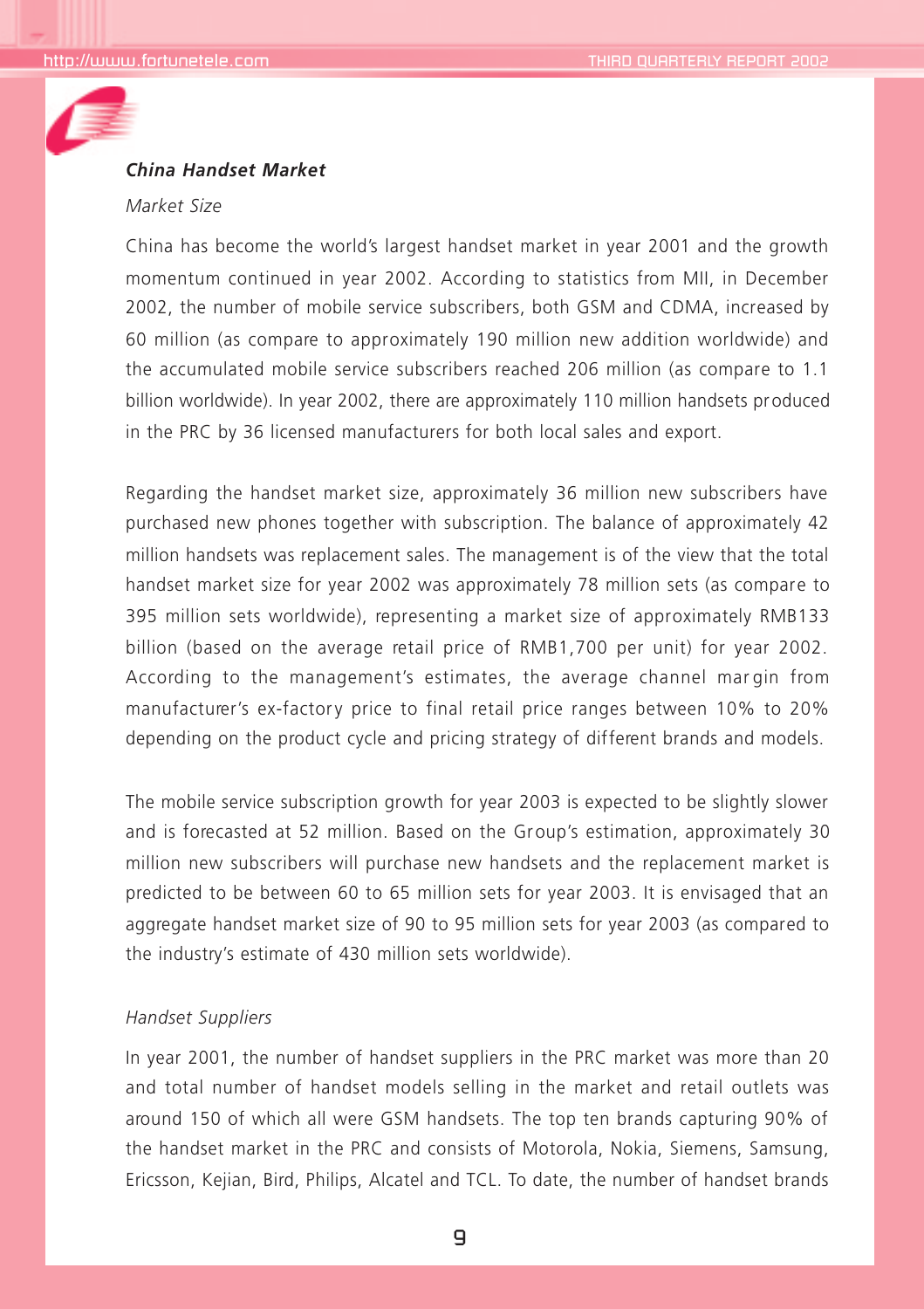

increased to over 40 with more than 400 models (including over 200 new models) competing in the handset channel, over 90% of the models are GSM phones with the rest CDMA phones. The top ten brands capturing 80% of the total market share and with different composition compared to year 2001, namely Motorola, Nokia, TCL, Bird, Samsung, Siemens, Amoisonic, Kejian, Alcatel and Eastcom. There were only 10 handset models that have individual market share of over 2% and Nokia 8250 was still the number one best seller in December 2002.

The average product life cycle of a handset ranges from six to nine months. Therefore, it is utmost important for handset manufacturers to successfully launch their new products and increase the volume and market share rapidly. The price of a handset will gradually decrease over its life cycle in or der to maintain its competitiveness and market share among the new models. Sometimes, successful handset will have an extended life cycle for a much longer period of time, such as the Nokia 8210 which was sold for over two years in the PRC until the manufacturer ceased production.

#### *Handset Channel Characteristics*

The management believe that there are over 50,000 handset retail shops spreading over 31 provinces and municipalities in the PRC. For a typical handset shop of 40 – 50 square meters, the maximum handset display area can only accommodate not more than 100 models. That means all handset models will have to compete for the limited display area in order to catch customers' attention. Handset manufacturers are all keen on establishing an effective sales and distribution channel to reach the 200 million existing users and other potential new customers who are living in over 3,000 cities and towns, among which, a few hundred cities and towns having a population over 400,000. Except for the four first tier cities – Beijing, Shanghai, Guangzhou, Shenzhen and few provincial cities which are retail driven market, the handset distribution channel in all other cities and counties are wholesale driven.

Operating in such a competitive environment, the role of handset distributors who possess strong financial resources, efficient logistic system, large retail customer base, strong channel influence and professional sales and marketing team in the PRC are crucial to handset manufacturers for meeting their sales targets and marketing their new models.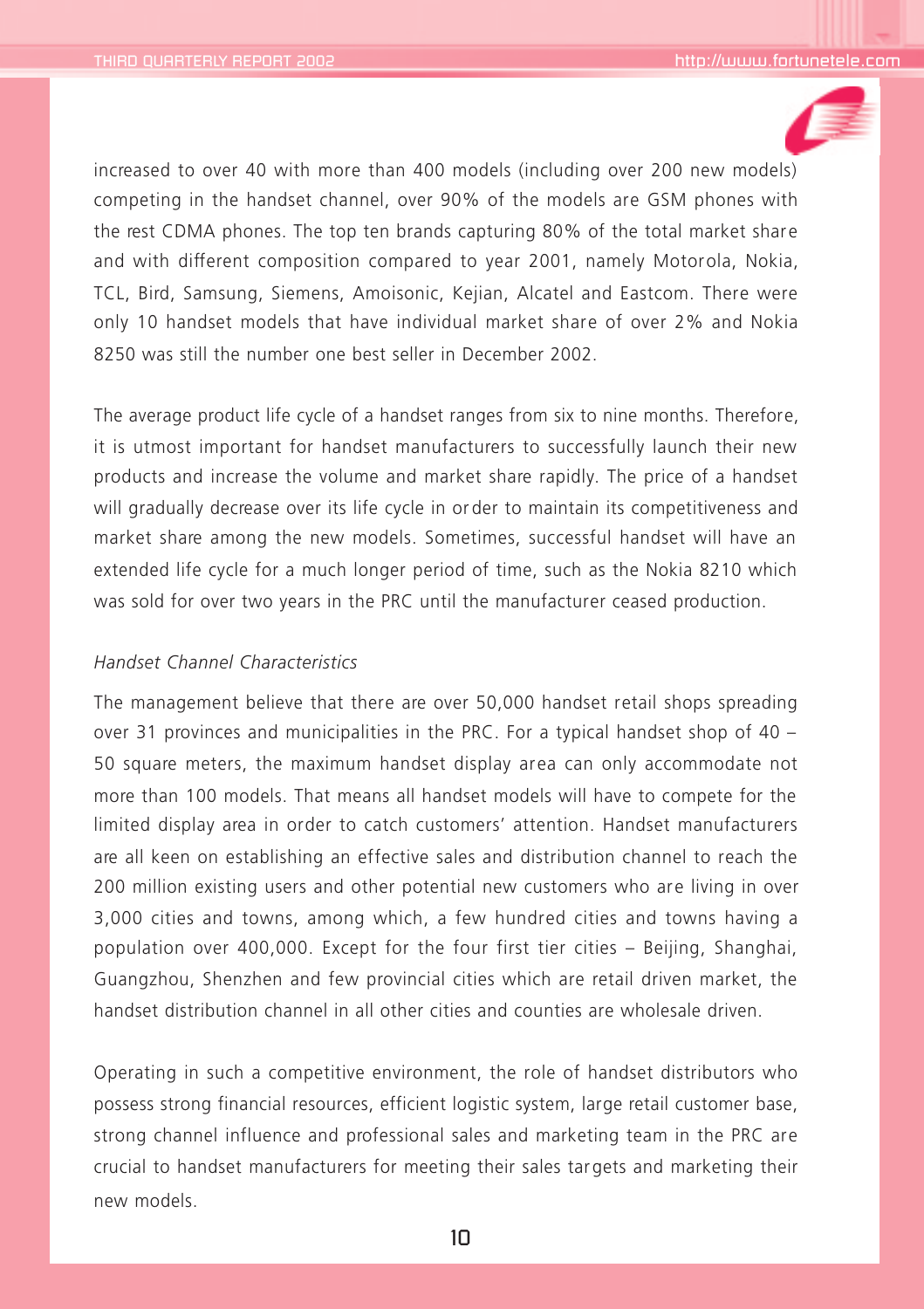

#### *Strategy of Local Brands*

*• Market Driven Strategy*

Local brands are in general slower than foreign brands to enter the handset market. Handsets are designed after assessing market demand such as phones with jeweller and diamond on the cover (TCL and DBTEL) are designs which cater for the PRC consumers. Most of the phones offered in year 2002 by local brands were mainly clam shell design. Amoisonic was also the first in the market to offer 16 poly sound ring tone during year 2002 and received overwhelming success.

*• Promotional and Advertising Strategy*

In November 2002, all the well known local brand handset suppliers, including Panda, TCL, Amoisonic, Soutec, Konka etc., participated and successfully bid with high price during the auction of prime advertising air time of the Chinese Central TV Channel. Panda, in particular, led the race with a bid of RMB108 million as the highest tender.

This reflects the ambition of local brands to enlarge their market share in year 2003 through branding effect in addition to their success from the product and channel strategy during the previous year. It is hard to predict who will win as leading foreign brands are also aggressively adjusting their product and channel strategy in the PRC market.

*• Higher channel margin to enhance the "PUSH" force*

Local brands believe that the "PUSH" force in the handset distribution channel is crucial to influence the purchase decision of consumers. And they also believe that the "PUSH" force is enhanced by higher channel margin given to distributors, wholesalers and retailers. For example, a local brand handset with retail price at RMB3,000, 20% (RMB600) rebate will be given to the distribution channel. This strategy has proved to be a significant motivation to the channel, especially retailers, to "hard sell" the local phones which have higher margin than others. A number of local brands were able to seize over 50% market share in certain provinces.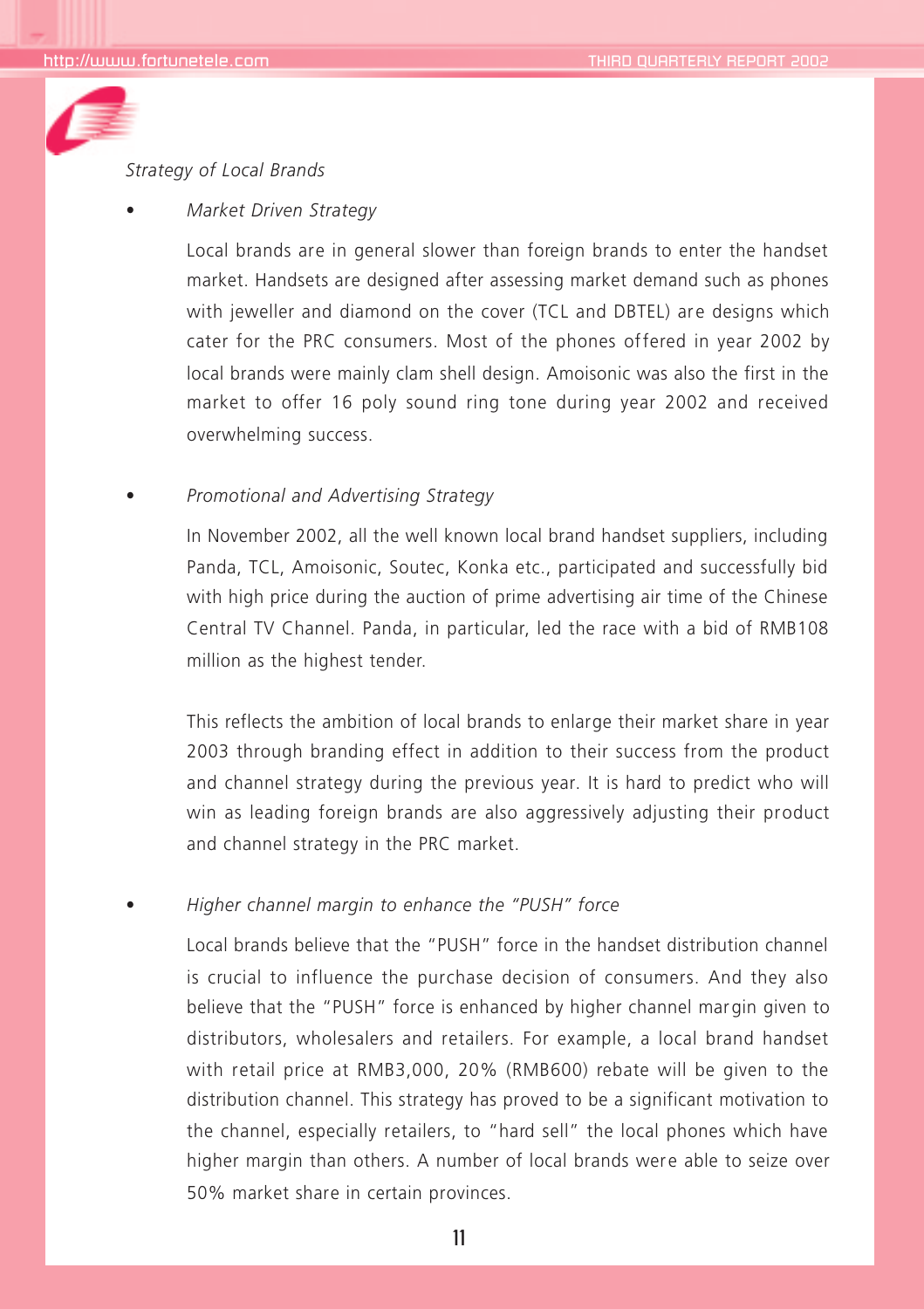

## *• Huge merchandising support to enhance the "PULL" force*

Local brand handset manufacturers, resemble the marketing and merchandising strategy of their counterparts in the home appliance industry, employ a sizable team of localised marketing representatives and promoters, working closely with local retailers and wholesalers to promote their phones over the counter to the consumers. They also offer high sales incentive to shop salesladies and shop owners to stimulate sales. This strategy also works to help the "PULL" force from shop level that often influences the end consumers' instant buying decision.

### *Business Review*

#### *Handset Distribution*

Mobile phone distribution continued to be the Group's core business for the three months ended 31st December, 2002, accounting for over 90% of the Group's turnover during the period. All mobile phones were purchased in the PRC and were sold locally. The current retail market price (inclusive of tax) of Nokia 8250 has been lowered to approximately RMB1,650. While Nokia 8250 is a more mature model, it is still a popular choice amongst consumers in the PRC with its successful marketing and pricing strategies. According to statistics, mobile phones fall within the price range of RMB1,000 to RMB2,000 constitutes approximately 60% of the PRC handset market were well received. In November, a nation wide promotional campaign through newspaper coverage was organized jointly with Nokia to boost the sales of Nokia 8250 with the aim to supporting various distribution channel sales and enhancing the fashionable product image through the introduction of new Nokia original colour cover (blue and red). Besides the distribution right for Nokia 3610, the Group has also successfully obtained the distribution right for new models, Nokia 7210 and 6610, during the quarter under review.

In view of the enlarging market share by local brands and the Group's well established distribution network, the Group has begun to distribute local brand's GSM handsets like Kejian (www.chinakejian.net) model K320 and DBTel (www.dbtel.com.cn) model 2017C.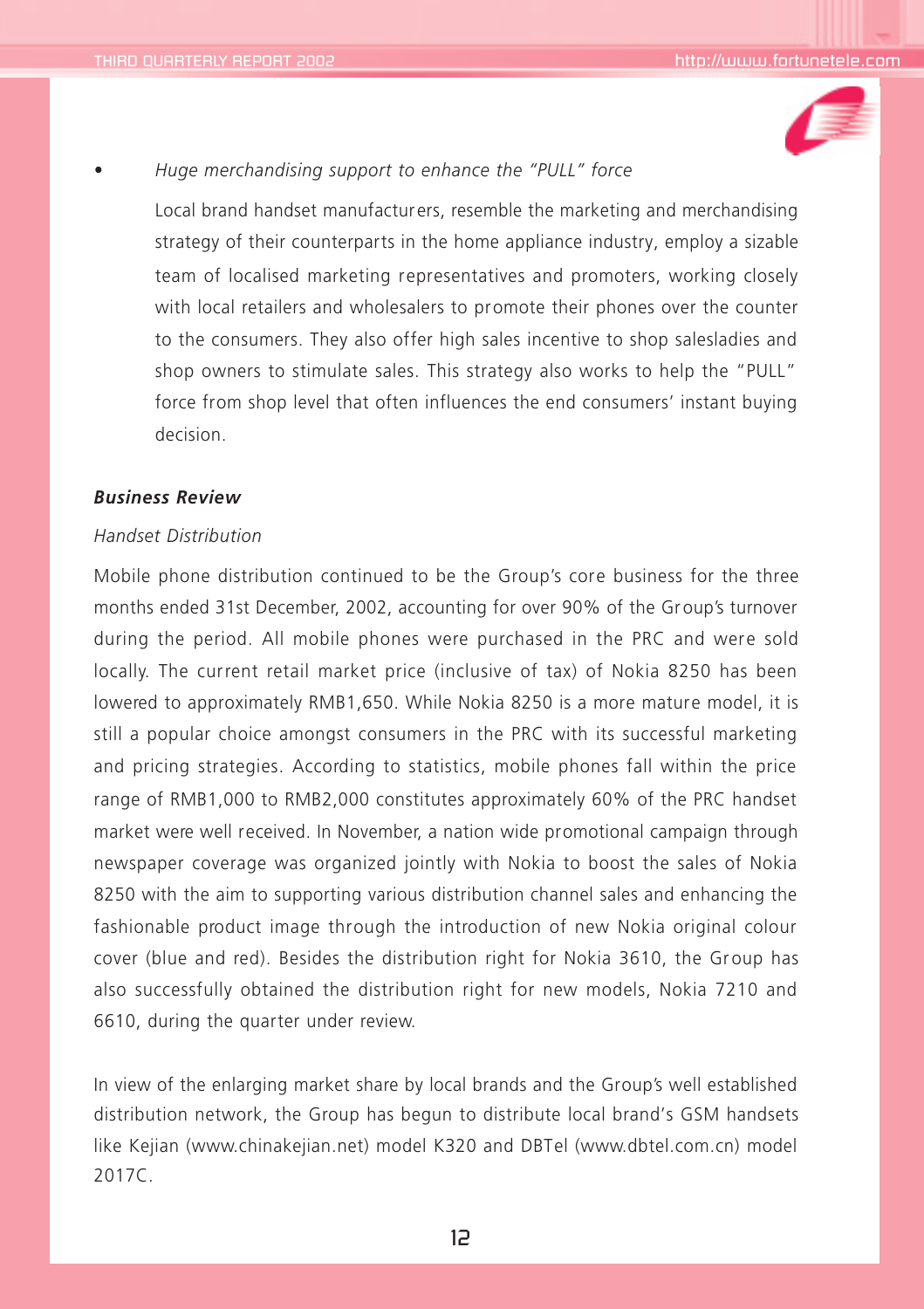

As for the CDMA business, the Group continues to obtain the distribution right for Motorola latest colour display model with Karaoke function: V730. The Group will continue to explore opportunities in distributing different brands in a prudent manner in accordance with the pace of the mobile phone market in the PRC. The Group is targeted to further strengthen its marketing team to penetrate into small towns and villages where the handset penetration rate and market growth rate are accelerating. There is an ongoing negotiation with different handset suppliers to explore future business opportunities.

During the period under review, there was no significant investment held by the Group, no material acquisition or disposal of subsidiary or affiliated company, no material change in number of personnel and no material contingent liability or capital commitment since 31st March, 2002. There is also no plan for any material investment in capital assets.

The Board is confident that the Group, with its well established distribution network and expertise in handset business, will benefit from the competition among different handset manufacturers as the role of a nationwide distributor becomes prominent in the marketing of new models.

#### *Wireless Local Area Network ("WLAN") and Personal Digital Assistant ("PDA") Distribution*

Since its first introduction by Synergy in 2002, the O<sub>2</sub>XDA was well received by the enterprise market in Hong Kong. In October 2002, Synergy has further introduced the new XDA plus with 64MB random-access memory ("RAM"). In December 2002, Synergy also distributes the new Palm developed Tungsten T, a colour screen (320 x 320 pixels) hand-held PDA, featuring the Palm 5.0 operating system and 16 megabytes of RAM. Another new advanced model – Tungsten W, a PDA-mobile phone hybrid device, will be introduced by Synergy in March 2003.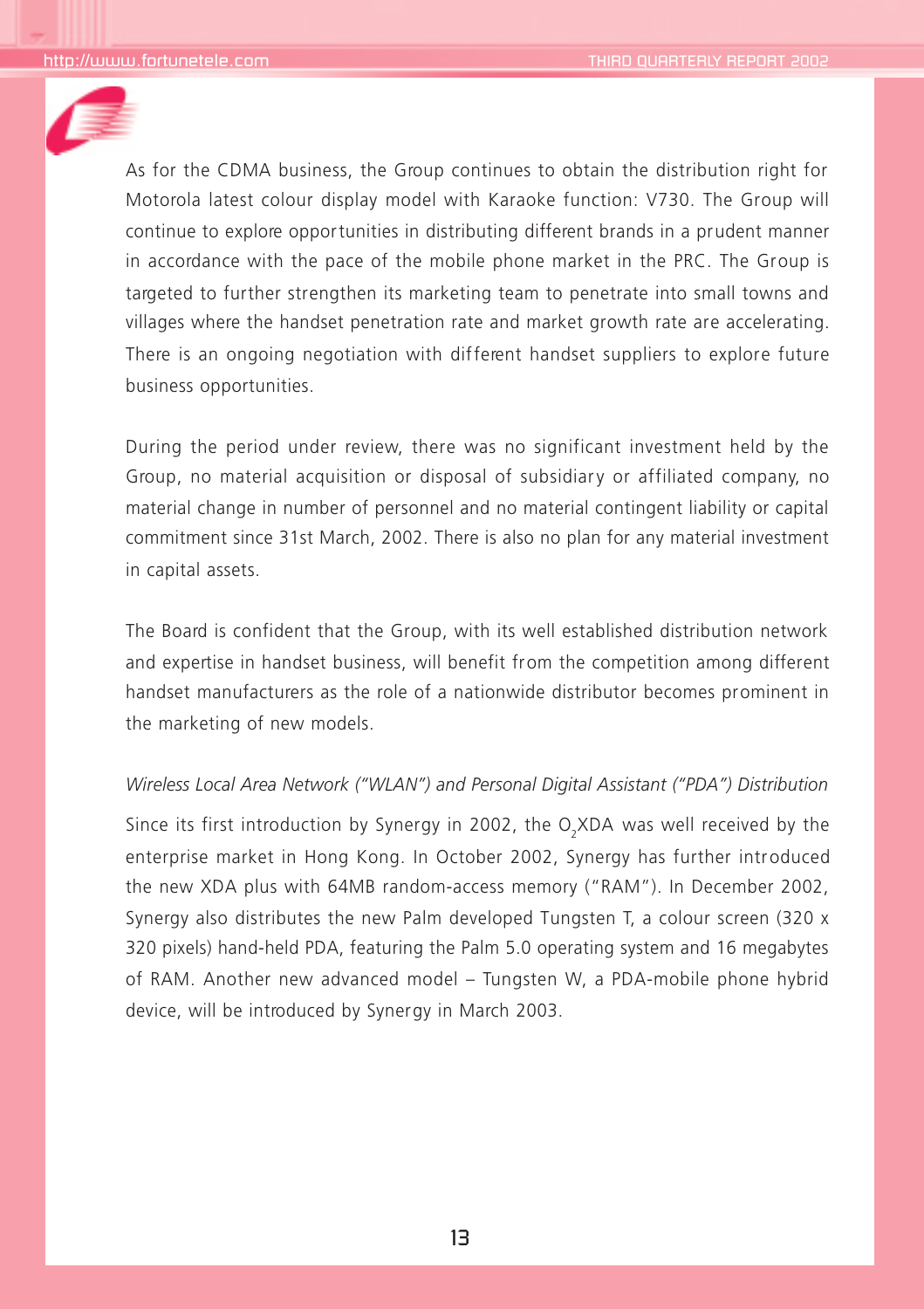

To meet the increasing demand in Hong Kong and the PRC, Syner gy is the first in Hong Kong to launch the Proxim ORiNOCO new dual mode 802.11 a/b Combo PC card and the AP-2000. It is the first enterprise WLAN Solution that supports both 2.4GHz and 5GHz Frequency Spectrum simultaneously and work with 802.11a, 802.11b and 802.11g network.

The introduction of these new advanced products demonstrates the leading position of Synergy in the WLAN and PDA market in Hong Kong.

## **OUTLOOK AND PROSPECTS**

The Group is well aware of the keen competition in the mobile phone market and the emergence of domestic brand handsets. The Gr oup envitages this as a challenge as well as an opportunity in diversifying its mobile phone distribution business. The Board believes that the role of handset distribution specialist becomes more important to the handset manufacturers in such a competitive market. Through the well established distribution infrastructure and strong financial backings, the Group is well positioned to take advantage of the business opportunities in distributing various brands. The Group has applied to the Stock Exchange of Hong Kong Limited to migrate its listing from GEM board to the Main Board. The Group anticipated that upon listing on the Main Board, the Group will be in a better position to raise appropriate equity financing to reduce its financing cost.

## **DIRECTORS' INTERESTS IN SECURITIES**

At 31st December, 2002, the interests of the directors and their associates in the share capital of the Company and its associated corporations as r ecorded in the register maintained by the Company pursuant to Section 29 of the Hong Kong's Securities (Disclosure of Interests) Ordinance ("SDI Ordinance") were as follows:

> **Number of ordinary shares held as other interest**

Lau Siu Ying, Steve 211,500,013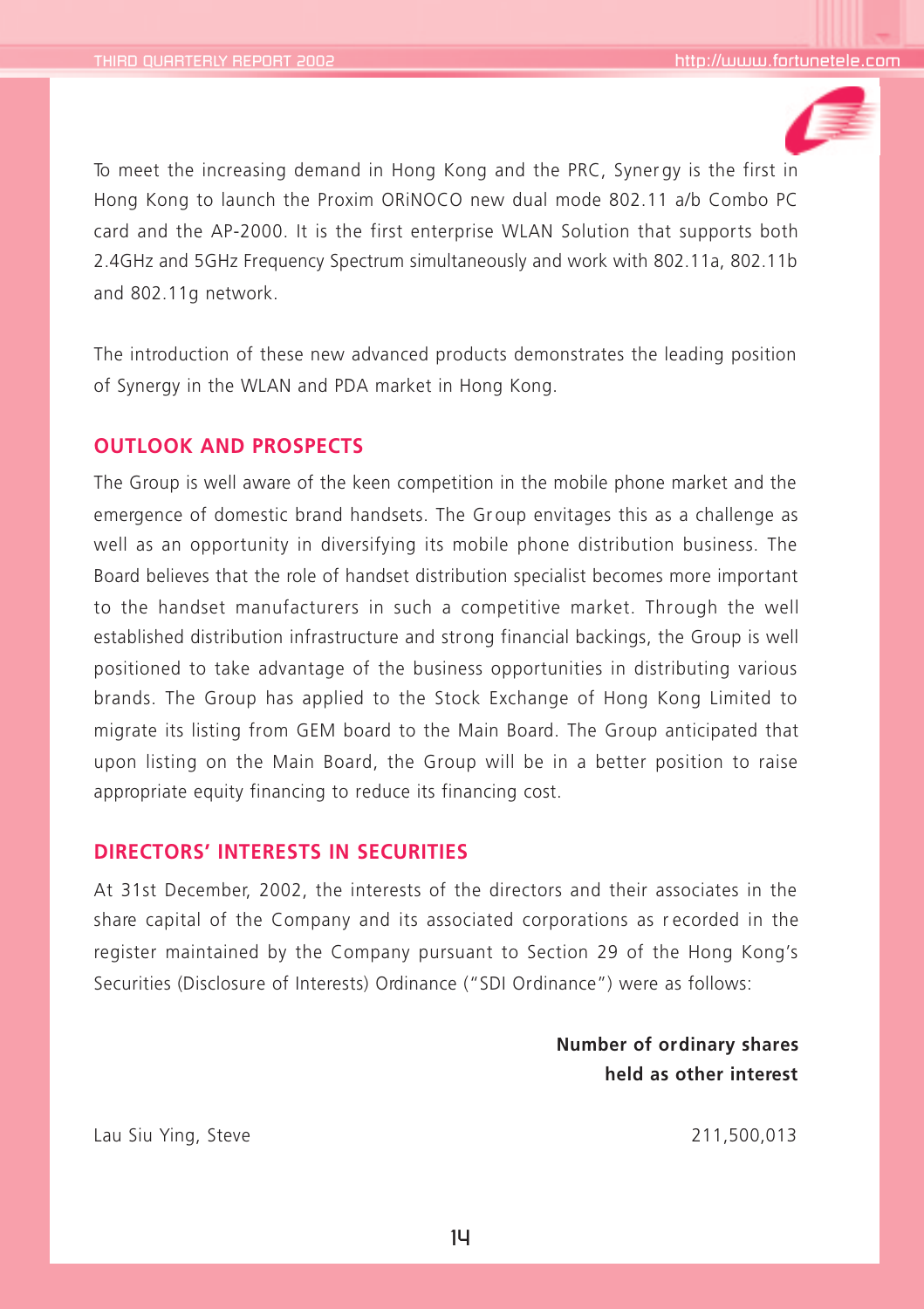

These shares are held by Future 2000 Limited, a company incorporated in the British Virgin Islands which in turn is held by a trustee. The beneficiaries of the discretionary trust include Mr. Lau Siu Ying, Steve, his spouse and his children.

Save as disclosed above and other than certain nominee shares in the subsidiaries held by certain directors in trust for the Company, none of the directors or their associates, had any interests in any securities of the Company or any of its associated corporations as defined in the SDI Ordinance at 31st December, 2002.

## **DIRECTORS' RIGHTS TO ACQUIRE SHARES OR DEBENTURES**

Pursuant to the share option scheme of the Company adopted on 2nd February, 2000 and subject to the amendments made to Chapter 23 of the GEM Listing Rules effective on 1st October, 2001, the directors of the Company may grant to any executive directors or full time employees of the Company, or any of its subsidiaries, options to subscribe for shares in the Company at any price but not less than the higher of (i) the nominal value of a share, (ii) the closing price of the shares on the Stock Exchange on the day of grant and (iii) the average of the closing prices of the shares on the Stock Exchange on the five trading days immediately preceding the date of the grant of the options, subject to a maximum of 10% of the issued share capital of the Company from time to time. No option under the scheme was granted or exercised since its adoption.

Apart from the share option scheme as detailed above, at no time during the period was the Company or its holding company or any of its subsidiaries, a party to any arrangements to enable the dir ectors of the Company to acquire benefits by means of the acquisition of shares in, or debentures of, the Company or any other body corporate. None of the directors, their spouses or children under the age of 18, had any rights to subscribe for the securities of the Company or had exercised any such rights during the period.